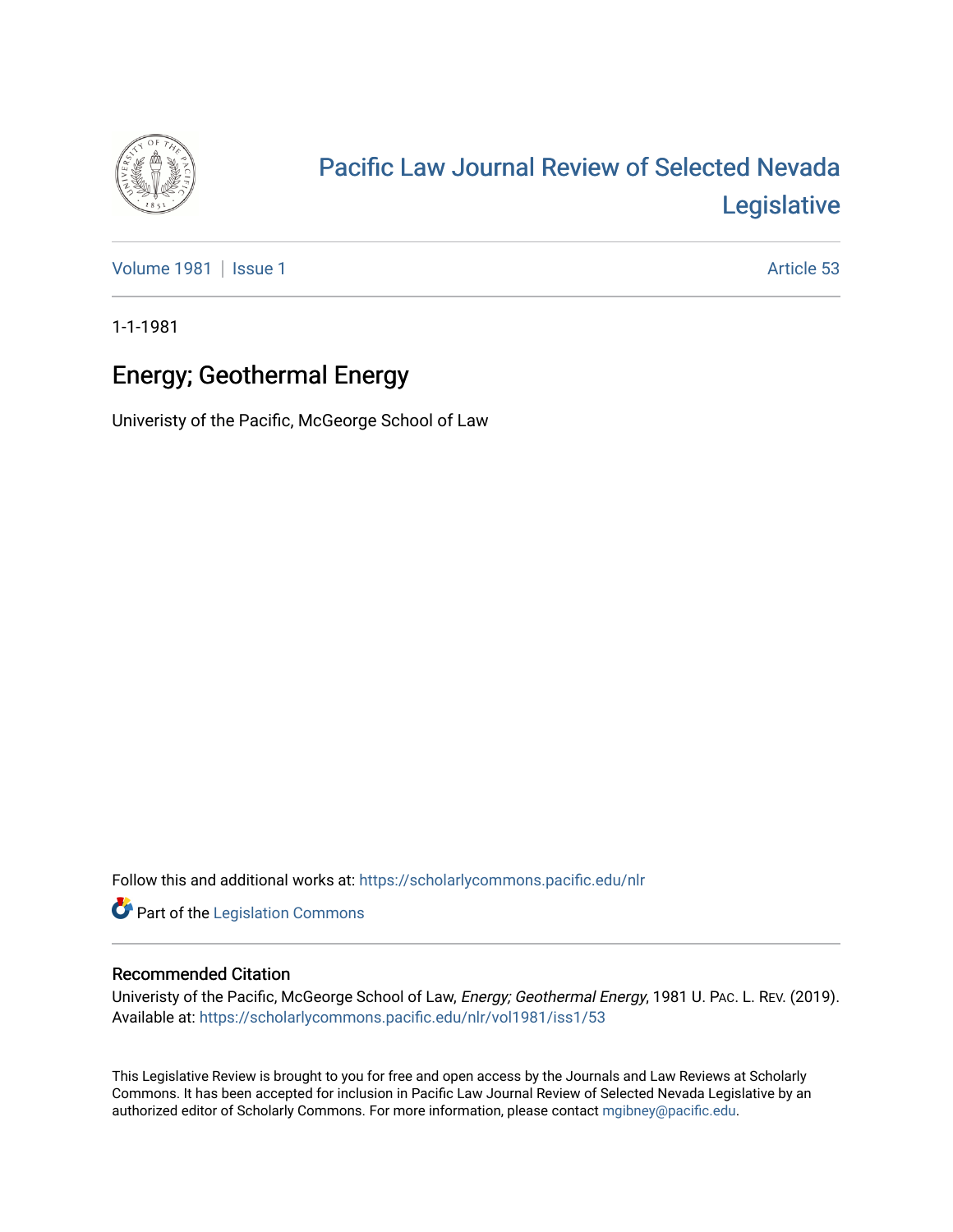## **Energy**

#### **Energy; geothermal energy**

N.R.S. §704.— (new); §§322.005, 361.027, 445.178, 533.030, 534.010, 534.050, 534A.Ol0, 704.030, 704.870 (amended). SB 164 (Jacobsen); STATS 1981, Ch 358

The Public Service Commission of Nevada (hereinafter referred to as the Commission)<sup>1</sup> is responsible for establishing and maintaining regulations pertaining to public utilities.<sup>2</sup> The enactment of Chapter 358 enlarges the jurisdiction of the Commission to include the regulation of the sale of geothermal energy<sup>3</sup> to the public.<sup>4</sup> Under Chapter 358, all persons<sup>5</sup> who sell geothermal energy to the public are affected with a public interest, and constitute a public utility subject to the jurisdiction and control of the Commission.<sup>6</sup> The Commission is given the authority to promulgate just and reasonable regulations which provide a system of permits for the sale of geothermal energy.<sup>7</sup> These permit regulations must include provisions that (1) require the applicant to specify the geographic area that he or she can reasonably provide the services authorized, $8$  (2) preclude the granting of an exclusive right to supply geothermal energy,<sup>9</sup> and (3) preclude the denial of a permit due to an existing gas or electric utility serving the proposed area. 1 ° Furthermore, the applicant will be required to enter into a contract with each customer, the form and scope of which is subject to the review and approval of the Commission.<sup>11</sup> The contract must specify the period of time during which service is to be provided, not to be less than three

4. *See generally id.* §704.-.

5. *See id.* §704.015 (definition of person).

6. */d.* §704.- I. *See also id.* §§704.- 2, 704.030 6 (corporations or other persons who sell geothermal energy to entities which resell the energy are not subject to these restrictions).

7. *See id.* §704.— 3.

9. *See id.* §704.— 3(b).

*Selected 1981 Nevada Legislation* 

93

I. *See* N.R.S. §704.010 (definition of Commission).

<sup>2.</sup> *See generally id.* §704.— 1 (authority of Commission is derived from and limited to authority granted here and in §§704.033, 704.035).

<sup>3.</sup> *See* id. §§322.005, 361.027, 534A.OIO (amending the definition of geothermal resource to mean the natural heat of the earth and the energy associated with that natural heat, pressure, and all dissolved or entrained minerals that may be obtained from the medium used to transfer that heat, excluding hydrocarbons and helium).

<sup>8.</sup> *See id.* §704.— 3(c).

<sup>10.</sup> *See id*. §704.— 3(a).

<sup>11.</sup> *See id.* §704.— 3(d).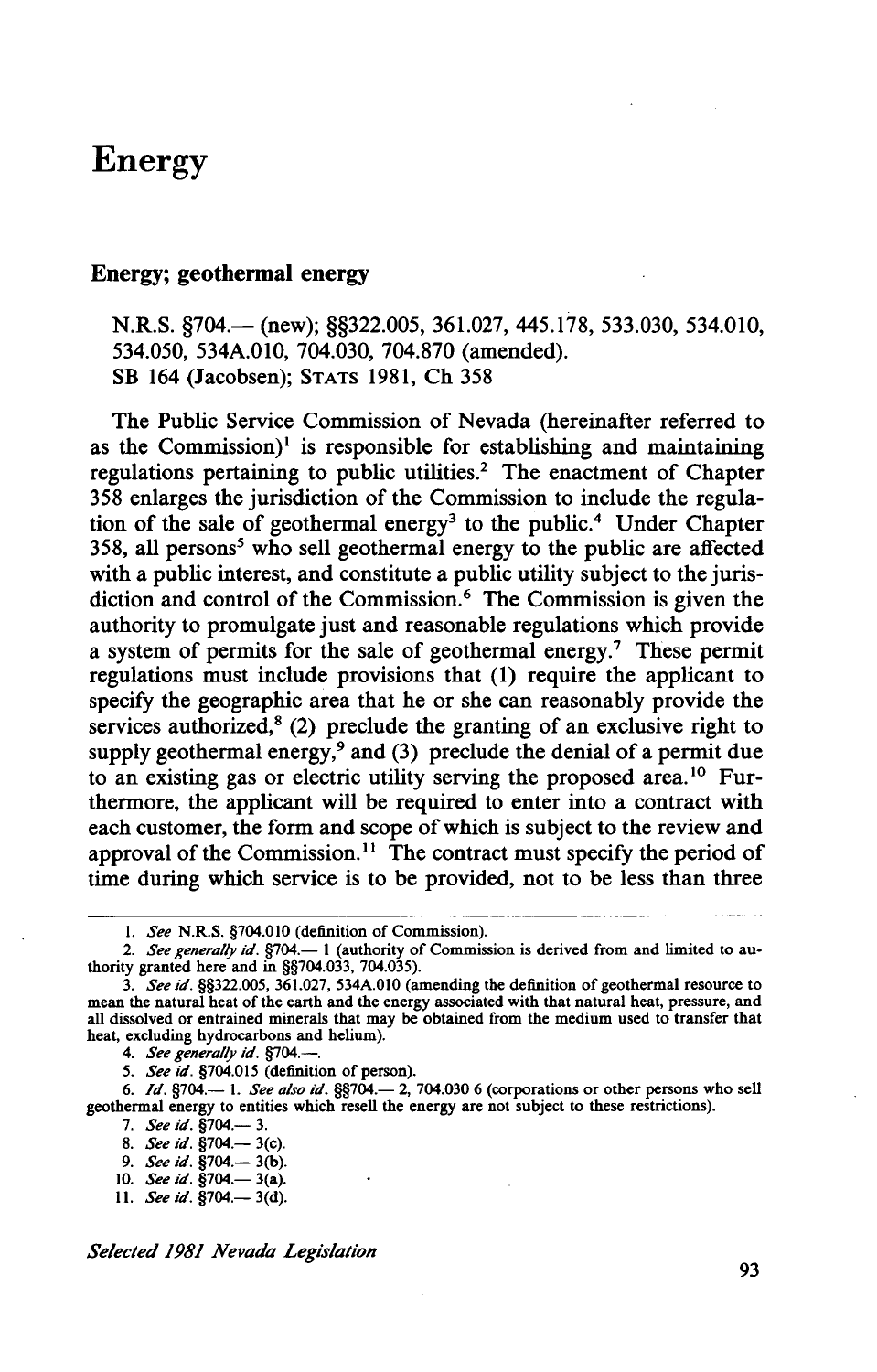years unless expressly waived by the customer,<sup>12</sup> and the rates or the formula for determining the rates that will be charged during the term of the contract.<sup>13</sup> The contract must also include a binding arbitration clause 14 pertaining to damages suffered by the customer as a result of a disruption in service.<sup>15</sup> The utility will be liable for damages unless it shows the disruption was caused by circumstances beyond its control, establishes that it was not negligent, or proves any other affirmative defense.<sup>16</sup>

Additionally, in granting an operating permit, the Commission must consider certain factors. 17 Specifically, the Commission must consider the applicant's fitness, willingness, and ability to provide the services authorized in the permit.<sup>18</sup> The applicant must have tested the geothermal reservoir to determine whether it appears to be capable of providing sufficient energy to supply its intended uses,<sup>19</sup> and the system which the applicant intends to use to produce and distribute the heat must meet the appropriate standards.<sup>20</sup> Finally, the Commission may continue to regulate these utilities to ensure that each utility conforms with the conditions set forth in its operating permit and that adequate service is being provided. $21$ 

In a related measure dealing with geothermal resources, existing law permits the appropriation of water when it is not subject to existing rights and the diversion is for a beneficial use. 22 Beneficial use currently includes the appropriation of water for recreational purposes.<sup>23</sup> Chapter 358 supplements the scope of beneficial use by including the utilization of groundwater for energy, including heat and pressure. $24$ The energy may be obtained through an actual diversion when there is a water right, or through a process which is not diversionary but extracts heat, for which a water right may be obtained to protect an interest in the energy produced by the groundwater.<sup>25</sup> Moreover, existing law defines the domestic use of underground water wells to include

<sup>12.</sup> *See id.* §704.— 3(d)(1).

<sup>13.</sup> *See id.* §704.— 3(d)(2).

<sup>14.</sup> *See generally id.* §§38.015-38.205 (Uniform Arbitration Act). 15. *See id.* §704.- 3(d)(3).

<sup>16.</sup> *See id.* 

<sup>17.</sup> *See generally id.* §704.-4.

<sup>18.</sup> *See id.* §704.— 4(a).

<sup>19.</sup> *Id.* §704.— 4(b). 20. *Id.* §704.— 4(c).

<sup>21.</sup> *Id.* §704.—5.

<sup>22.</sup> *See id.* §533.030 I, 2. *See also id.* §533.035 (beneficial use as the basis, measure, and limit of the right to use water).

<sup>23.</sup> *See id.* §533.030 2.

<sup>24.</sup> *See id.* §533.030 3. 25. */d.*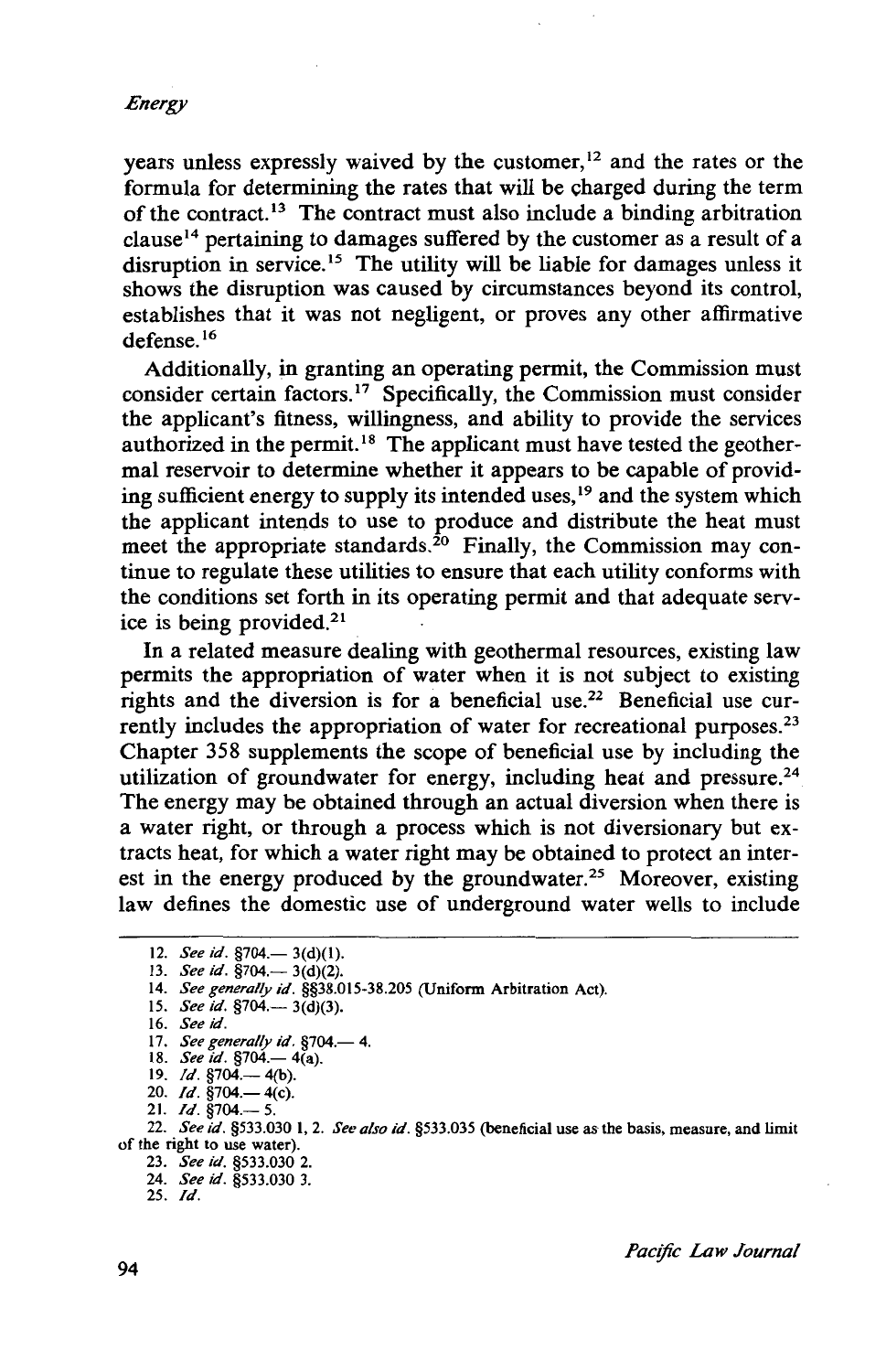culinary and household purposes, and in single-family dwellings to include the watering of a family garden, a lawn, and domestic animals. 26 Chapter 358 expands the scope of domestic use to include geothermal resources for domestic heating.<sup>27</sup>

*Selected 1981 Nevada Legislation* 

<sup>26.</sup> */d.* §534.010 l(c). 27. /d.